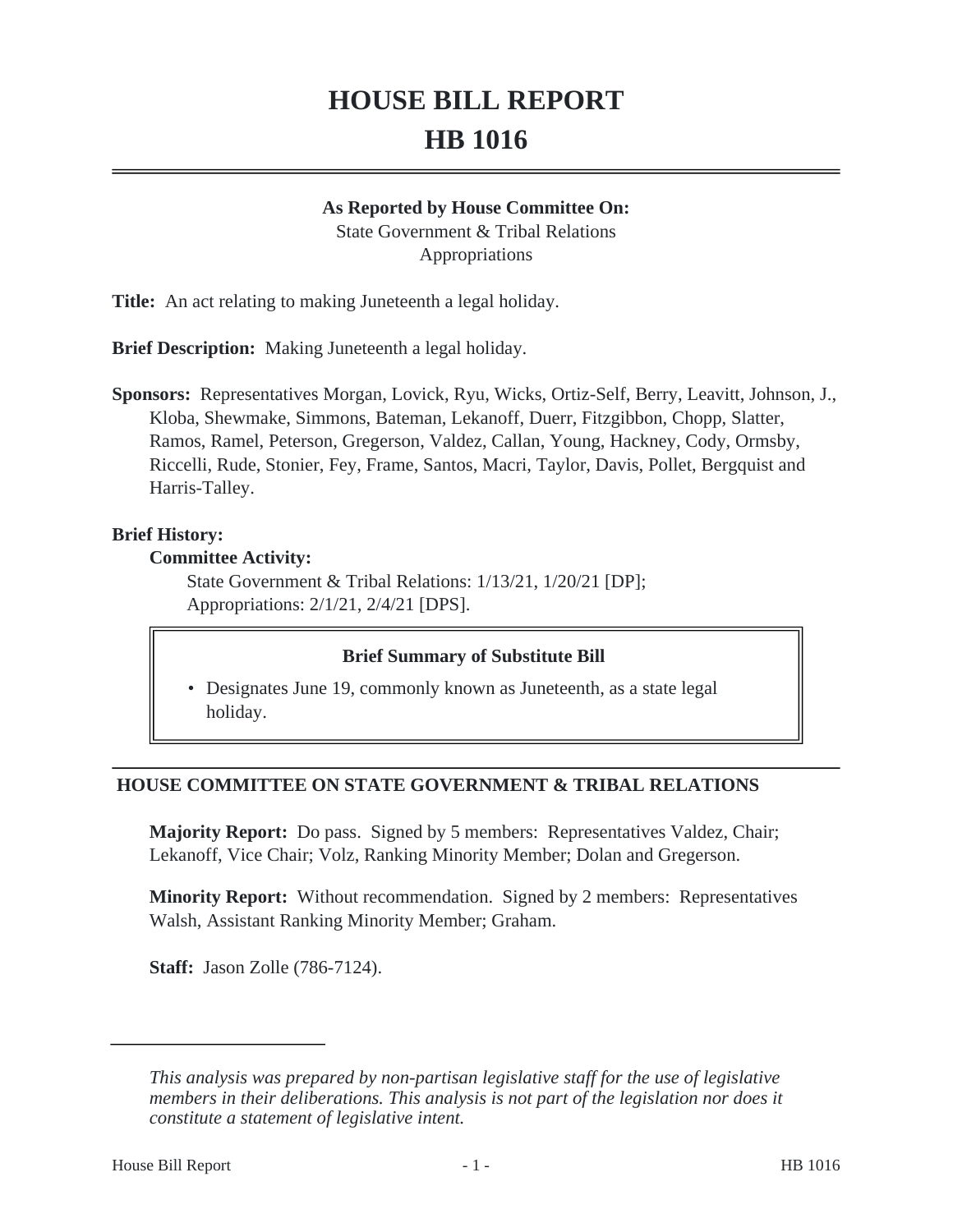## **Background:**

Juneteenth. On June 19, 1865, more than two years after the effective date of the Emancipation Proclamation, people in Galveston, Texas finally learned that the Civil War had ended and enslaved people had been freed. June 19 has subsequently been celebrated as Juneteenth or Emancipation Day to commemorate the abolishment of slavery and recognize the contributions of Black/African Americans to society. Forty-six states recognize Juneteenth as either a holiday or day of observance. In 2007 the Legislature designated Juneteenth a legislatively recognized day as a day of remembrance for when slaves learned of their freedom.

State Holidays. Washington recognizes 10 specific days as state legal holidays: New Year's Day; Martin Luther King, Jr. Day; President's Day; Memorial Day; Independence Day; Labor Day; Veterans' Day; Thanksgiving Day; Native American Heritage Day; and Christmas Day. Another 17 specific days are recognized by the Legislature, but they are not considered legal holidays. Some of those days commemorate specific events, such as Welcome Home Vietnam Veterans Day. Other days commemorate groups of people, such as Korean-American Day, or certain ideas, such as Human Trafficking Awareness Day and Public Lands Day.

# **Summary of Bill:**

June 19, known as Juneteenth, is designated a state legal holiday.

**Appropriation:** None.

**Fiscal Note:** Available.

**Effective Date:** The bill takes effect 90 days after adjournment of the session in which the bill is passed.

### **Staff Summary of Public Testimony:**

(In support) Making Juneteenth a paid state holiday is a step toward racial reconciliation. It is not enough to just recognize and celebrate the day; making Juneteenth an official state holiday will bring awareness and consciousness to a crucial day in history. In spite of the Emancipation Proclamation, many people were not eager to get the message of abolition to all the slaves in confederate states. The images of the confederate flag being waved in the halls of the United States Capitol last week are a poignant reminder that the ideology of the confederacy has created the inequity that is still experienced today. This bill is necessary to further educate communities about the history of slavery and its devastating impacts. Cost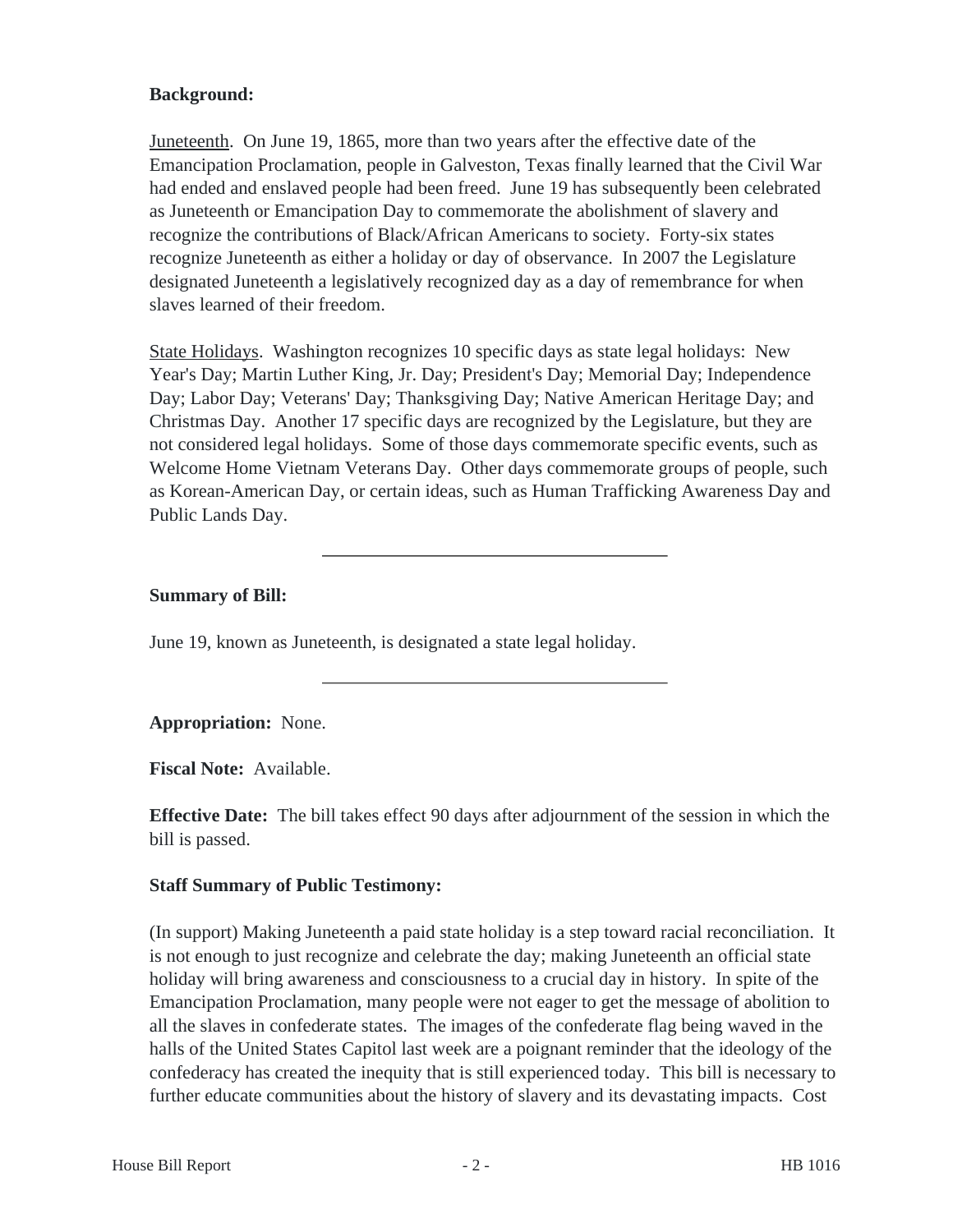to the state was a concern last session, and others are concerned that this bill does not actually address inequity in the state. True, making Juneteenth a paid holiday will not make racial inequity go away and it will not end racism. But it will send a message that the State of Washington recognizes that slavery was an atrocity, and it ensures that we remember when Black slaves were released from bondage. This bill is therefore not about a holiday, but it is about taking a step toward healing and reconciliation. The social uprisings of the past year have demanded such action.

#### (Opposed) None.

**Persons Testifying:** Representative Morgan, prime sponsor; Representative Lovick; Kristen Gledhill, South Sound Antiracist Project; Marcus Glasper, Blacks United in Leadership and Diversity; Sam Cho, Port of Seattle; Jim Mendoza; Monica Wilson and Da'Mea Birdsong, Washington State Board for Community and Technical Colleges; Valerie Hunt, Seattle Central College; Sandra Toussaint, American Federation of State, County and Municipal Employees Council 28, Washington Federation of State Employees; Michelle Merriweather, Urban League of Metropolitan Seattle; Paul Benz, Faith Action Network; Paula Sardinas and Emily Pinckney, FMS Global Strategies/Washington Build Back Black Alliance; Chaune' Fitzgerald, Women of Wisdom Tri-Cities; Nasue Nishida, Office of Superintendent of Public Instruction; RaShelle Davis, Office of the Governor; and Jonathan Johnson.

**Persons Signed In To Testify But Not Testifying:** None.

### **HOUSE COMMITTEE ON APPROPRIATIONS**

**Majority Report:** The substitute bill be substituted therefor and the substitute bill do pass. Signed by 32 members: Representatives Ormsby, Chair; Bergquist, Vice Chair; Gregerson, Vice Chair; Macri, Vice Chair; Chambers, Assistant Ranking Minority Member; Corry, Assistant Ranking Minority Member; MacEwen, Assistant Ranking Minority Member; Boehnke, Caldier, Chandler, Chopp, Cody, Dolan, Dye, Fitzgibbon, Frame, Hansen, Harris, Hoff, Jacobsen, Johnson, J., Lekanoff, Pollet, Rude, Ryu, Schmick, Senn, Springer, Steele, Stonier, Sullivan and Tharinger.

**Minority Report:** Without recommendation. Signed by 1 member: Representative Stokesbary, Ranking Minority Member.

**Staff:** Jessica Van Horne (786-7288).

# **Summary of Recommendation of Committee On Appropriations Compared to Recommendation of Committee On State Government & Tribal Relations:**

The substitute bill adds a null and void clause, making the bill null and void unless funded in the operating budget.